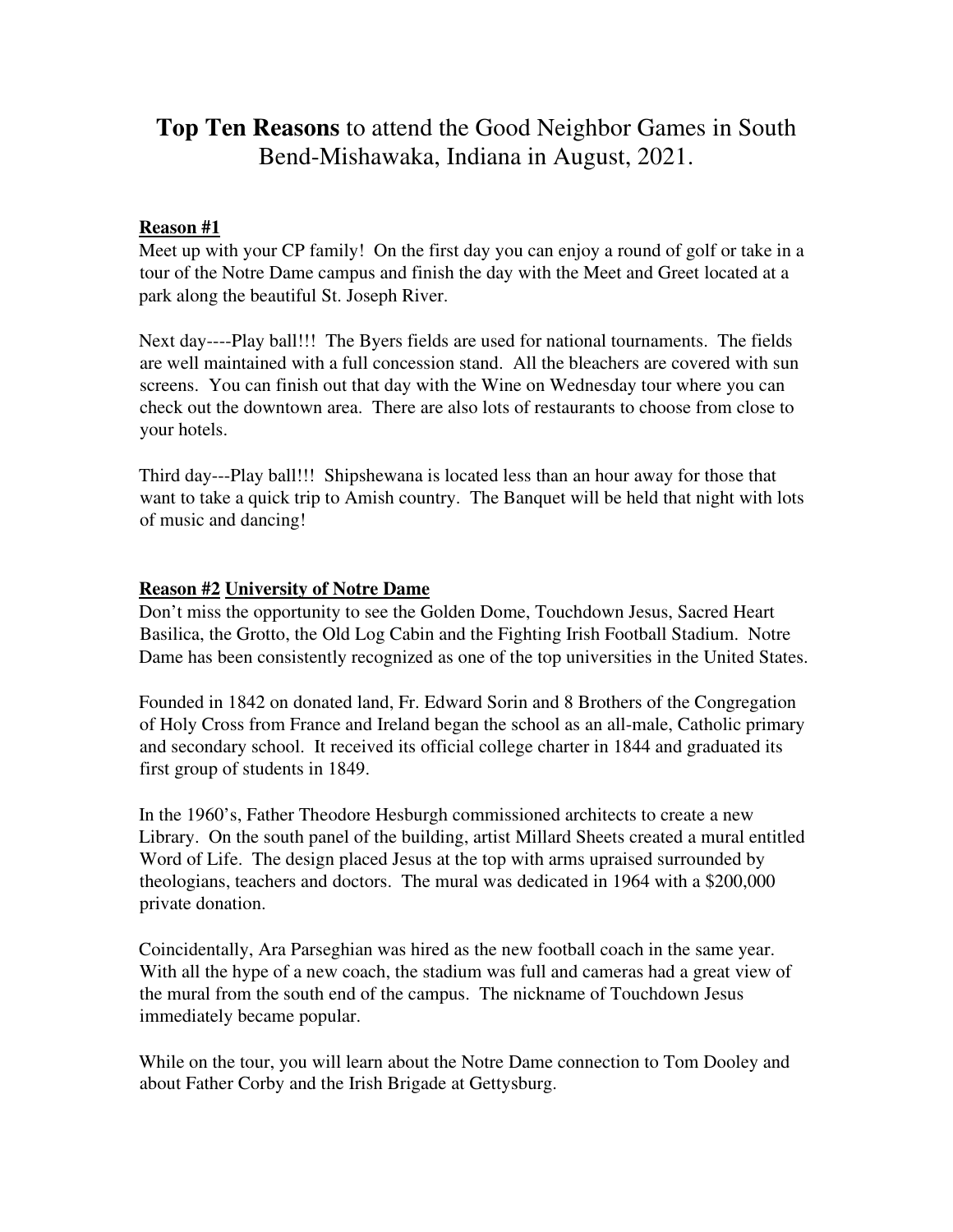The current campus lies on 1,250 acres and includes around 170 buildings around its two lakes. It has been voted #5 of the 100 most-beautiful campuses in America.

## **Reason #3 Wine on Wednesday and Downtown South Bend**

\$40.00 buys you a wristband and the opportunity to visit 10-15 of downtown South Bend's finest restaurants. At each restaurant, you will receive 3 wine samples and 3 sample food pairings—usually an appetizer, entrée and dessert. Most of the stops are within a few blocks area. While not always available, in the past there have been horsedrawn carriages and buses for additional transportation. This event is offered only on the second Wednesday of every month during the summer.

## **East Race Waterway and Riverwalk**

One of the fine dining establishments on the Wine Walk is the Emporium restaurant. It is located on what is known as the East Race Waterway. When constructed in the 1970's, this waterway was the first artificial whitewater river course in North America.

Running through the downtown South Bend area, the waterway was originally built in the 1840's when a channel of water was diverted from the St. Joseph River to provide power to a sawmill for the fledging manufacturing industry of early South Bend. After years of disuse, the waterway was filled in and sat as vacant land along the river until the 1970's and 1980's when the area was revitalized. The whitewater course has been enjoyed by competitive kayakers and rafters since that time. National kayaking competitions and trainings are held here and local citizens rent rafts to use the race for weekend whitewater trips down the waterway to the river.

In 2019, The University of Notre Dame and the City of South Bend broke ground on a 2.5 megawatt hydroelectric facility at the dam adjacent to the waterway on the St. Joseph River. This facility, which will be primarily underground is expected to provide about 7 percent of the University's electrical needs and will offset nearly 9,700 tons of carbon dioxide annually. In addition, improvements will be made to the current Riverwalk and parks adjoining the river in the downtown South Bend area.

While we will miss part of our Riverwalk during construction, we can still rent rafts on the weekends and enjoy the colorful lights on the bridges and walkways and views of the downtown areas.

# **Four Winds Field**

Four Winds Field is home to the South Bend Cubbies, the farm team of the Chicago Cubs. While they will not be playing any games on Tuesday, Wednesday or Thursday, they are scheduled to play on Friday night, August  $14<sup>th</sup>$  with great fireworks after the game.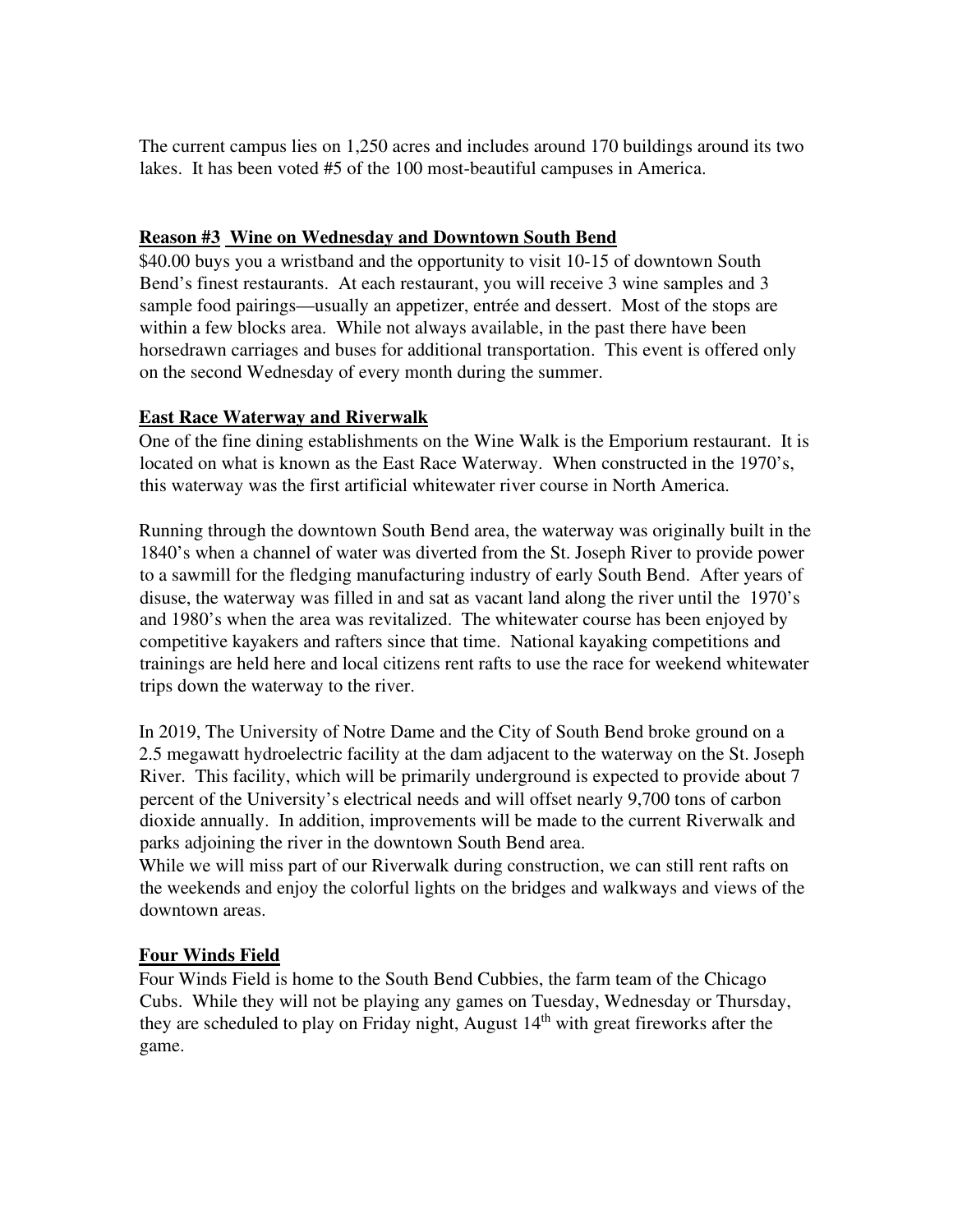#### **Reason #4 Studebaker National Museum**

The Studebaker National Museum consists of three floors with over 50 vehicles and 114 years of history of the Studebaker Corporation.. The main level displays Studebaker Corporation history, wagons and vehicles from the 1800's to 1934. The upper level displays vehicles from 1934 onward. The lower level displays military equipment and vehicles. Also on display is the family history of the Studebaker family and the Olivers, South Bend makers of the Oliver Chilled Plow and other farm equipment. One of the attractions on permanent display in the museum is the carriage that took President Lincoln to Ford Theater on that night he was shot.

Clement and Henry Studebaker Jr. became blacksmiths and foundrymen in South Bend in 1852. They first made metal parts for freight wagons and later began manufacturing complete wagons. Their business boomed during the California Gold Rush beginning in 1849. In the early 1900's, the brothers began plans to produce "horseless carriages" including electric and later gasoline-powered vehicles.

## **History Museum and Oliver Mansion**

Adjacent to the Studebaker Museum is the History Museum and Oliver Mansion. Also known as Copsaholm, the Oliver Mansion was built for J D. Oliver, son of the founder of the Oliver Chilled Plow Works and the Oliver Tractor Company Built in 1885, their 38 room mansion was the first home in South Bend to have electricity. It is listed in the National Registry of Historic Places.

#### **Reason #5 Tippecanoe Restaurant**

This fine dining establishment is located in the former Studebaker Mansion and listed on the U.S. National Register of Historic Places. Now known as Tippecanoe Place, it was built in 1889 by Clement Studebaker, cofounder of the Studebaker Manufacturing Co. The Studebaker family occupied this home until 1933. Since that time, it has served as a school for handicapped children, a Red Cross headquarters and now is owned by a local historic preservation group. This beautiful home has over 40 rooms and 20 fireplaces within its three stories. The mansion contains the first Otis elevator to be installed in the state of Indiana and the third Otis elevator installed in the United States.

## **Reason #6**

**Four Winds Casino** The Four Winds Casino in South Bend opened in 2018 and offers gaming, bars and restaurants, including a steakhouse and buffet. A hotel is currently under construction. Come and try your luck at the slots or poker tables. The casino is owned by the Pokagon band of the Potawatomie tribe.

The Potawatomi, known as Keepers of the Fire, migrated to the southern Michigannorthern Indiana area from north of Lakes Huron and Superior. After the Indian Removal Act was passed in the 1830's, many Native tribes were forced to move west of the Mississippi River. A small group of Natives who were led by Chief Leopold Pokagon were living close to the border of Michigan and Indiana. Because of their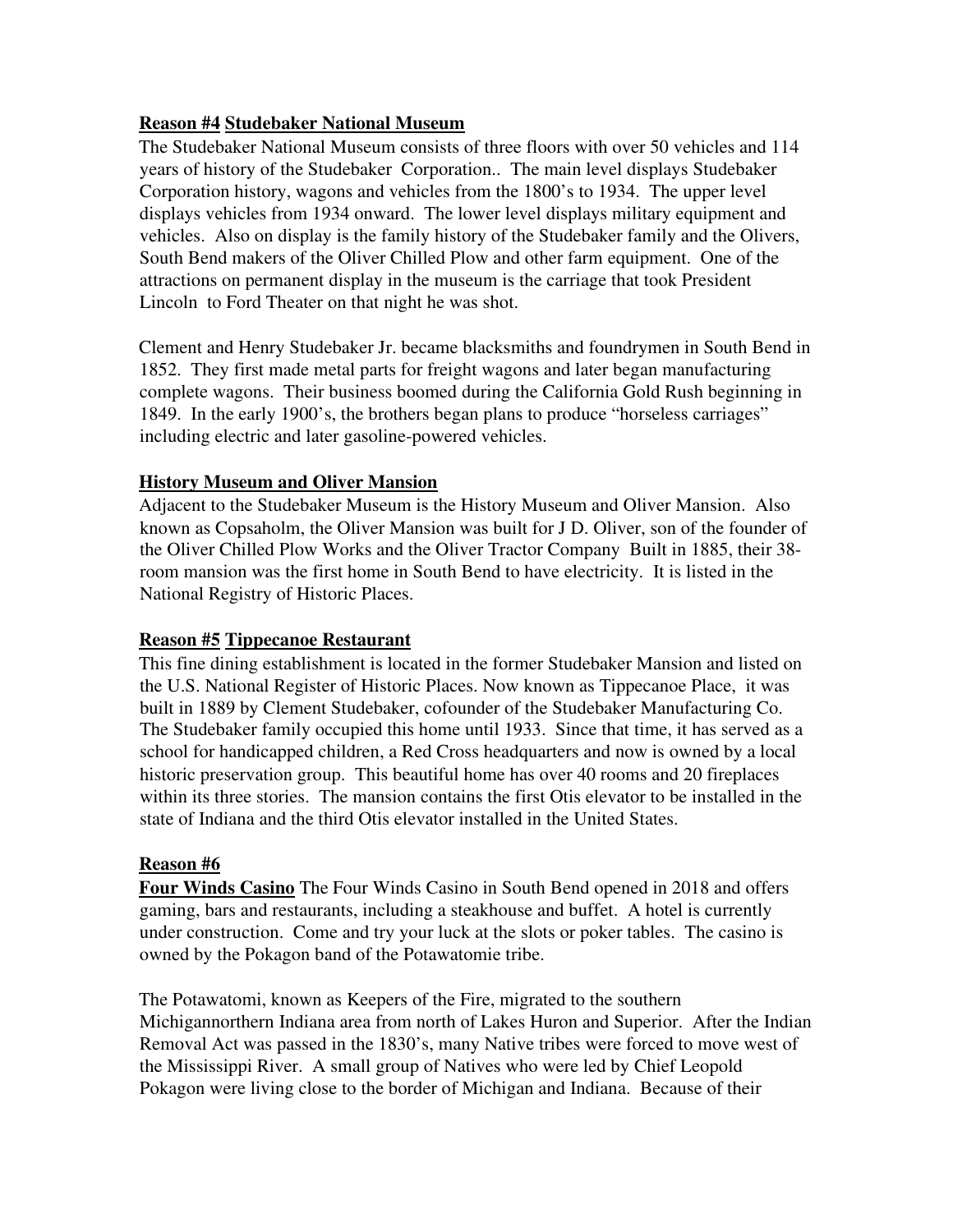strong attachment to Catholicism, they were allowed to remain in the area. The descendants of this group constitutes the Pokagon Band of Potawatomi Indians who operate the Four Winds Casino.

Every year on the Labor Day weekend, the Pokagon tribe invites the public to its KeeBoon-Mein-Kaa Pow Wow. This annual celebration involves traditional singing, dancing and informative talks on the Potawatomi culture. The pow wow draws dancers and drummers from all over the Great Lakes area to celebrate the end of the huckleberry harvest, a traditional time of celebration for the Pokagons.

#### **Reason #7 South Bend Chocolate Factory and Cafe**

The South Bend Chocolate Factory offers daily tours. As their ad states "Children of any age will find a visit to the Chocolate Factory one sweet trip." The 58,000 square foot factory offers daily tours. The short 15 minute tour is free but for \$5.00 you can take a longer tour detailing the process of making chocolate and checking out the 1,300 year old Mayan chocolate pot in their museum. This factory is located a couple miles west of downtown.

#### **South Bend Whiskey Company**

Located just a few blocks from the Chocolate Factory, the Indiana Whiskey Company offers samples of their product. While I know people who have been happy with their visit, the reviews online lately have been mixed. Best to call to see if tastings are available. 574 520-1915.

#### **South Bend Chocolate Café**

If you are more interested in just eating the chocolate versus seeing the process of making it, visit the South Bend Chocolate Café in downtown South Bend. It is a large café featuring a couple rooms of seating, an ice cream bar and daily food specials. There is an outside seating area with a fire pit and music on most nights. Loads of candy gifts are available for purchase. Don't miss the BEST chocolate ever!

#### **Reason #8 University Park Mall and the Wakarusa Dime Store**

Shopping, shopping, shopping!!! This indoor climate-controlled mall features over 140 shops, including Macy's, Penneys and Barnes & Nobles. There is also a large food court. While in the area, you can visit the Wakarusa Dime Store which is right around the corner at 340 Cleveland Road, Granger. Located in a historic Victorian mansion, this establishment is famous for their Jumbo Jelly Beans.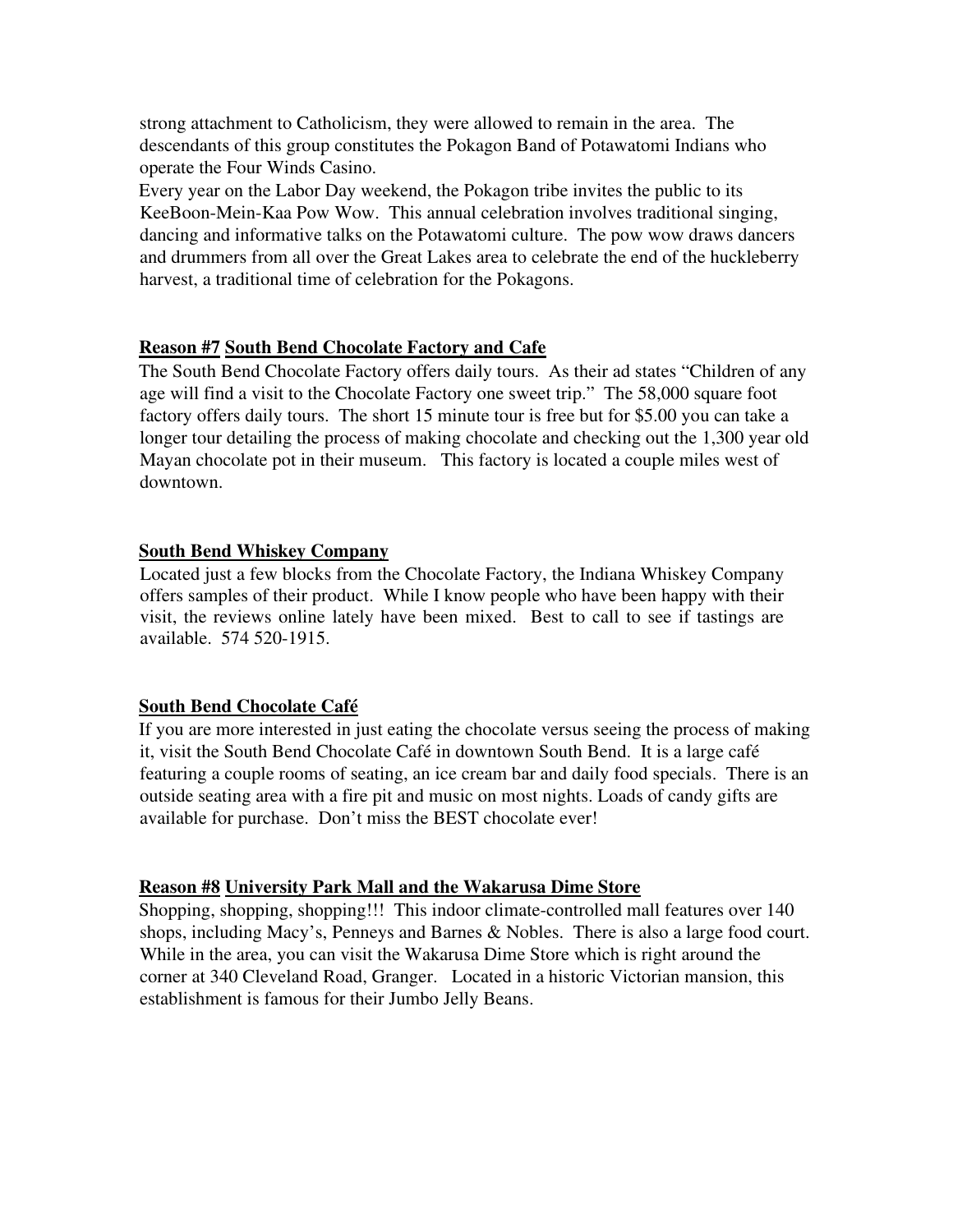## **Reason #9 RV Hall of Fame and Museum**

Located approximately 20 miles east of South Bend-Mishawaka, the town of Elkhart is known as "The Trailer Capital of the World." Your trailer in Citrus Park may have been manufactured here in Elkhart!

The RV Museum is a great place to see a piece of America history. It features some incredibly rare RVs and tells the story of their development in the United States over the past 100 years.

The Founders Hall is set up as a campground with fake trees and a highway painted on the floor leading you in a path around over 50 vintage trailers and campers. The progression into modern motorhomes is displayed in this Museum of over 100,000 ft. One of the ads says that you can have a free night of parking with your RV in their parking lot with the price of admission to the Museum(currently \$10-\$12.) I would call to confirm that before expecting a free night of camping.

## **Reason #10 Shipshewana Flea Market-Shipshewana, IN**

This market is billed as "The Largest Flea Market in the Midwest." There are around 700 open-air booths covering 40 acres. In addition, there is an antique auction on Tuesday.

Shipshewana and LaGrange County are home to the third-largest Amish community in the nation. This quaint community is known for its family-owned shops filled with handcrafted wares.

Horse-drawn buggies driven by men sporting suspenders and broad-brimmed straw hats and women in homemade dresses with modest bonnets are some of the sights you will see on the local streets.

## **The Amish**

The Amish and Mennonite groups emerged from the Anabaptist movement during the 16th century Protestant Reformation in Central and Western Europe. To escape persecution, many of the group fled to Switzerland. By the end of the  $17<sup>th</sup>$  century, a group led by Jacob Amman split from the Swiss Mennonite group naming itself Amish after its leader.

The Amish came to the United States in the early 1700s, attracted by the promise of religious freedom. They first arrived in Pennsylvania and made their way into the Midwest. They have lived in LaGrange County since the early 1800s.

The Amish live without electricity, telephones and automobiles. Men wear black trousers with suspenders attached with pins or buttons—no zippers. The women all wear bonnets—most adult women wear plain black dresses but younger women can wear pastel colored dresses.

Education ends with the eighth grade. The boys go to work in the trailer factories or local wood-working factories while the girls help in the home. Courtship begins at age 16 and most couples marry quite young.